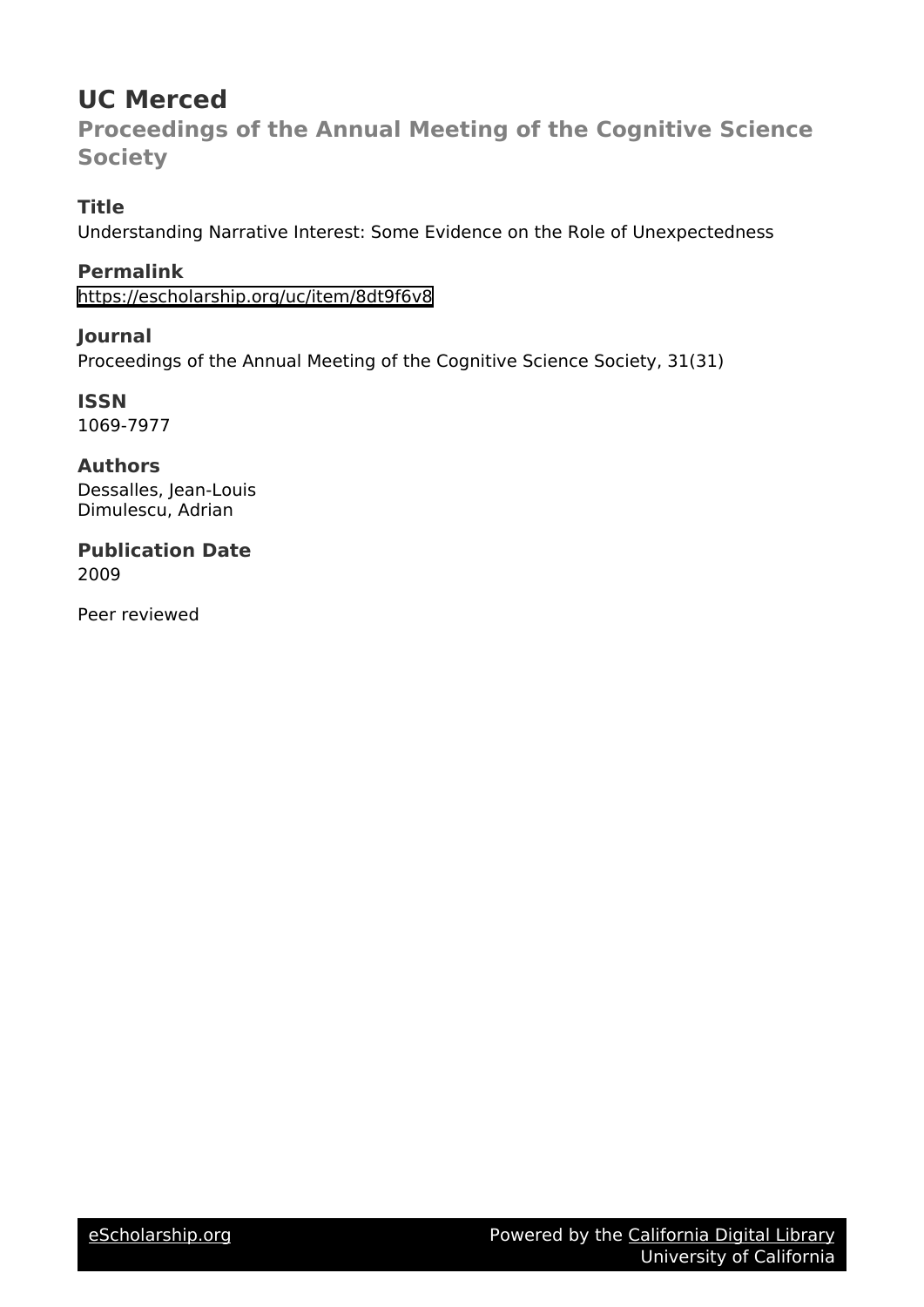# Understanding Narrative Interest: Some Evidence on the Role of Unexpectedness

Adrian Dimulescu, Jean-Louis Dessalles

Telecom ParisTech

{adrian.dimulescu, jean-louis.dessalles}@telecom-paristech.fr

#### Abstract

This study is an attempt to measure the variations of interest aroused by conversational narratives when definite dimensions of the reported events are manipulated. The results are compared with the predictions of the Complexity Drop Theory, which states that events are more interesting when they appear simpler, in the Kolmogorov sense, than anticipated.

Conversational narratives represent a significant part of spontaneous language, maybe up to 40% (Eggins & Slade, 1997, p.144). A significant part of individuals' social construction depends on their ability to tell interesting stories about events drawn from their daily life (Polanyi, 1979, Eggins & Slade, 1997, p.16, Norrick, 2000, p.84). The study presented in this paper is an attempt to measure the influence on interest of definite dimensions of the reported events.

Most studies on conversational narratives have been focused on sociolinguistic issues (e.g. Labov & Waletzky, 1967; Labov, 1997; Tannen, 1984). We concentrate here on cognitive aspects by investigating which factors best predict whether a narrative will be perceived as interesting. We designed an experiment in which participants were given two options and had to decide which one they considered more interesting (Table 1). For instance, in story 1, participants had to decide whether the stranger they encountered in the street asked the time or gave them a slap, and which alternative makes the better narrative. We compared results with the predictions of the Complexity Drop Theory, which states events are more interesting when they appear simpler, in the Kolmogorov sense, than anticipated.

#### Theoretical Background

The factors of interest in real life narratives have not been directly investigated until recently. Studies in related domains, especially episodic memory, showed that best remembered situations are atypical (Woll & Graesser, 1982; Shapiro & Fox, 2002), are inconsistent or deviate from norm (Stangor & Mcmillan, 1992). A single property, unexpectedness, subsumes all these characteristics. The main aim of the present paper is to show that unexpectedness determines narrative interest as well. The other major determining factor of interest, emotional intensity (Rimé, 2005), will not be considered here.

In previous work, we modeled unexpectedness as a complexity drop (Dessalles 2008a, 2008b). By analogy with the formal definition of Kolmogorov complexity, the *cognitive complexity* of a situation is defined as *the length of its shortest description available to the subject*. This definition makes correct predictions about some important aspects of perception (Chater, 1999). Complexity drop theory (CDT)

(Dessalles  $2008a$ ,  $2008b$ )<sup>1</sup> suggests that cognitive complexity is involved in some high-level cognitive processes as well, including narrative interest. The main claim of CDT is that people find a situation interesting when its representation is simpler than expected from the known workings of the world.

$$
U(s) = C_w(s) - C(s)
$$

Generation complexity  $C_w(s)$  involves the complexity of all parameters that must be set for the "world machine" *i.e.* the "world" as we know it, to *generate* situation *s*.  $C(s)$  is the minimal amount of information needed to *unambiguously describe* the situation. The difference  $U(s)$  measures unexpectedness. For instance, CDT has been shown to correctly predict all dimensions of coincidences (Dessalles, 2008a). When two analogous situations  $s_1$  and  $s_2$  occur independently, their generation complexity  $C_w(s_1 \& s_2)$  is close to  $2 \times C(s_1)$ , whereas their description requires only  $C(s_1)$  +  $C(s_2|s_1)$ , which is smaller if the analogy is close. Individuals experience such situations as coincidences and consider them worth telling. CDT's scope includes other important aspects such as a new approach to subjective probability (Dessalles, 2008b).

Most situations are not unexpected, which means that their generation and their description require approximately the same amount of information. There are exceptions, however, and these exceptions make the topic of conversational narratives.

#### Experiment

We conducted an experiment to test CDT's predictions on interest. A corpus of 18 stories in French was established, using material from personal recorded sources and from a French community Web site (viedemerde.fr) where people describe short every-day life events, in an informal style, sometimes with a humorous touch. The stories were presented to 95 participants. The 14 most illustrative stories are listed below in their English version. Answers to the stories may seem *obvious*, as individuals have a clear intuition of what contributes to interest. What is less obvious is that the rich phenomenology of interest illustrated by the stories can be backed by a unified theory. The situation parallels the problem of syntax: people have a clear intuition of which sentences are syntactically correct in their mother language, but designing a predictive model of syntactic correctness remains a scientific challenge. Besides, experiment data offered some surprises, as explained in the discussion.

<sup>&</sup>lt;sup>1</sup>See also www.unexpectedness.eu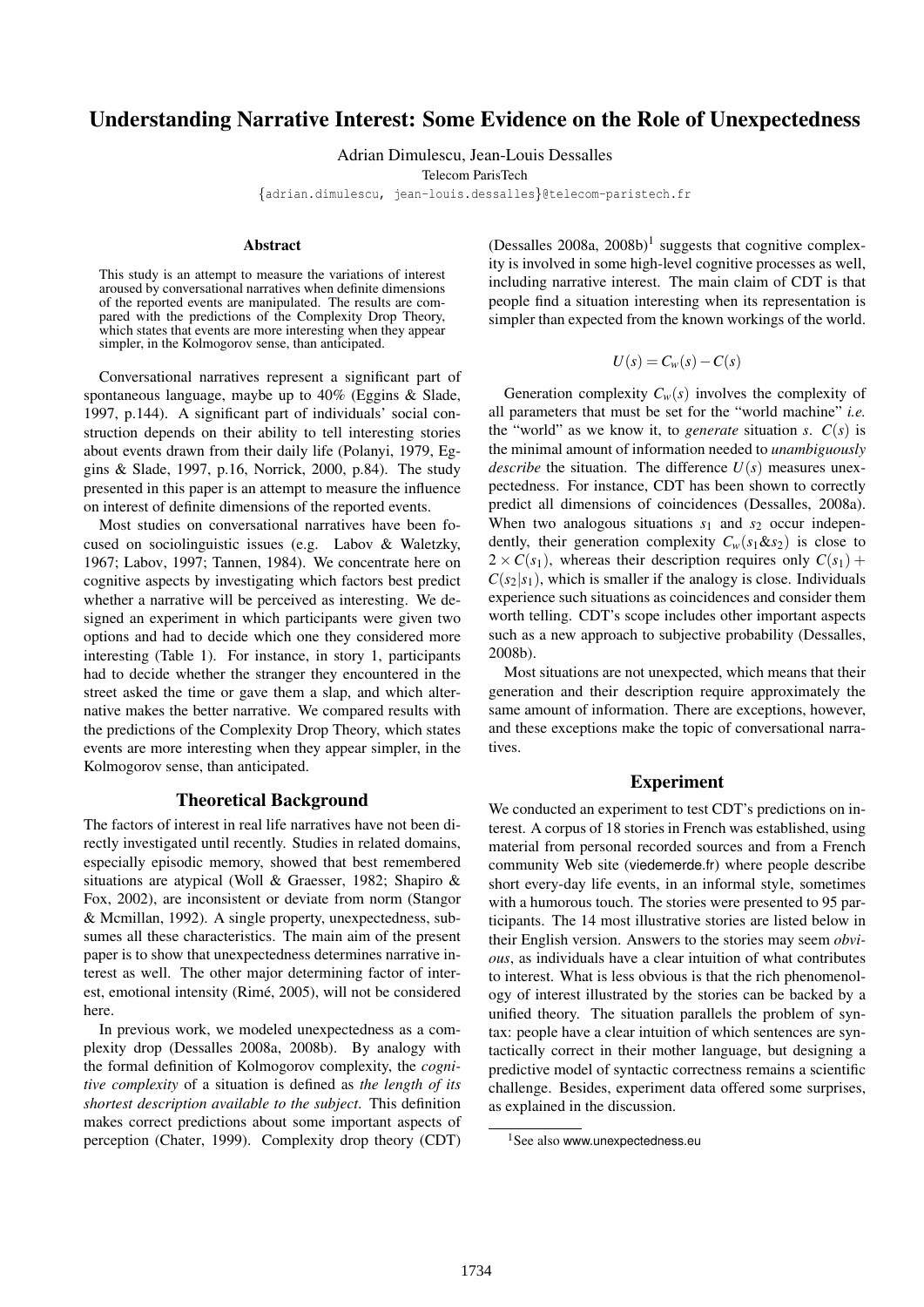- 1. *I was walking quietly in the street when a total stranger stops before me, looks at me and* [...] *before continuing his* walk. (a) gives me a phenomenal slap; (b) gives me a slap; (c) asks me the time.
- 2. *This afternoon, the police of Antibes discovered in the Baie des Anges area the floating dead bodies of two elegantlydressed women. Apparently, the two accidents happened almost at the same time. Moreover, both women were wearing* [...]. (a) a red tattoo on the right arm representing the Tsuba-Kasai dragon;  $(\overline{b})$  a red tattoo on the right arm;  $(\overline{c})$  a tattoo on the right arm.
- 3. *I'd just bought a small Peugeot 106 ColorLine for 2000 euros. I had tried it the day before and it was very good. I turned the key, I started, I left the property of the former owner of the car when, coming from the left without looking, another* [...] *crashed into me.* (a) Peugeot 106 ColorLine; (b) Peugeot 106; (c) Peugeot.
- 4. *For the birthday of my little sister, my parents got her an 82-cm black flat TV screen. A little while ago, for my own, they got me*  $\left[ \ldots \right]$  (a) a 82-cm black baseball bat; (b) a black baseball bat; (c) a baseball bat.
- 5. *Wednesday, the city of Amiens police seized* [...] *kg of heroin at number 13 rue Fafet.* (a) 10; (b) 5; (c) 2.
- 6. *For a year, I had been thinking of changing my mobile phone at SFR (mobile operator). I finally decided to do so even if I had to pay a part because I did not have enough Red Square Points. I bought the new phone at 13:00.* [...] *I got a message from SFR: "Change your mobile, SFR offers you 15 000 Red Square Points.*" (a) At 13:10; (b) At 14:00;  $\odot$  Two weeks later.
- 7. *I was lying on the ground under the trees on an autumn afternoon, when a leaf fell exactly* [...]. (a) on my nose;  $(b)$  on my face;  $(c)$  on my body.
- 8. *Two weeks after my car had been stolen, the police informed me that a car that might be mine was for sale on the Internet. They showed me the ad. The phone number had been identified. It was the mobile phone number of*[...]*.*  $\alpha$  my office colleague;  $\beta$  a colleague of my brother's; (c) someone of my neighbourhood.
- 9. *I was walking in a street in downtown Paris when I heard someone calling me: it was a guy who I'd been babysitting* [...] *when he was a child. We exchanged addresses, it was really nice.* (a) for 2 years; (b) for 2 months; (c) a few evenings.
- 10. *It's funny, I found this on the Internet: the town of St-Chéron has* [...] *inhabitants.* (a) 4444; (b) 4000; (c) 3856.
- 11. *I got the license plate of my new car; I looked at the number I got, it was* [...]. @ 999 NNN 91; @ 253 NNN 91; @ 253 UPV 91.
- 12. *In front of the coffee machine, I was talking to a colleague about SpongeBob and his best friend Patrick, the sea star. At some point I said: "I don't like Patrick, he's too stupid". At this precise moment, my boss passed by, his name is* [...] (a) Patrick Star; (b) Patrick; (c) Christopher.
- 13. *You know what? My neighbor, downstairs, she gave birth to* [...] *a few days ago. It was a premature birth. She said* she was surprised to see them so small. (a) quadruplets;  $(b)$  triplets;  $(c)$  twins.
- 14. *I had to pay a one year old fine of 400 euros because of the Treasury, which didn't send reminders to the correct address. When the sum was debited, there was exactly* [...] *euros on my account.* (a) 400; (b) 401; (c) 419.

All stories were presented in random order to all participants. Most participants were engineers and students working in fields other than cognitive science. For each story we isolated a parameter that we considered important to the relevance of the story and defined three options that would gradually affect the overall interest. One given participant only got to mark a preference between two such options, so that the overall ranking purpose of the test be less transparent. The test was implemented as a Web application. Participants had to fill-in a missing excerpt by clicking on one of two randomly chosen options that were displayed below the main text. Participants had "to select the option that made the story more interesting". A reward (USB stick) was to be given to those whose overall choices were most consistent with the majority. Results are listed in Table 1.

# Ranking

At the end of the process, each story produced a list of three paired comparisons between its fill-in options. We computed a ranking of story versions to see if it was congruent with the predictions of CDT. In a manner similar to (Saaty, 1994), we want to calculate the rank  $r_i$  of a version *i*, given pairwise relations between versions. Knowing the win/lose history of competition between version *i* and *j*, we define  $w_{ij}$  as the ratio  $wins(i)/wins(j)$ . In order to avoid division by zero, we accorded one vote by default to all versions. For example, if the comparison between two versions of a given story was presented to 30 participants of which 23 chose the first version while the remaining 7 participants chose the second, then  $w_{ij} = 24/8$ . Note that  $w_{ji} = 1/w_{ij}$ . We want a story version that performed well against other versions to have a rank that reflects its win, taking into account both the rank of the defeated version and the bluntness of the win. A possible calculation is  $r_i = k \sum_j w_{ij} r_j$ , rewritten as  $\frac{1}{k}R = WR$  which amounts to finding an eigenvector of the symmetrically reciprocal matrix *W* (Farkas, 2007). Ranks are then normalized so that each eigenvector sum to 100.

Table 1 shows the overall results and rankings. For each story, versions are ordered from most interesting to least interesting according to CDT. Most of the comparisons (those marked with \*) were found statistically significant ( $p < .05$ ) on a standard binomial test targetted at detecting a marked preference for one particular version. Participants' choices are highly congruent with the predictions. Rankings show that participants altogether never preferred option (c), which is excluded by the model. For 17 stories out of 18, option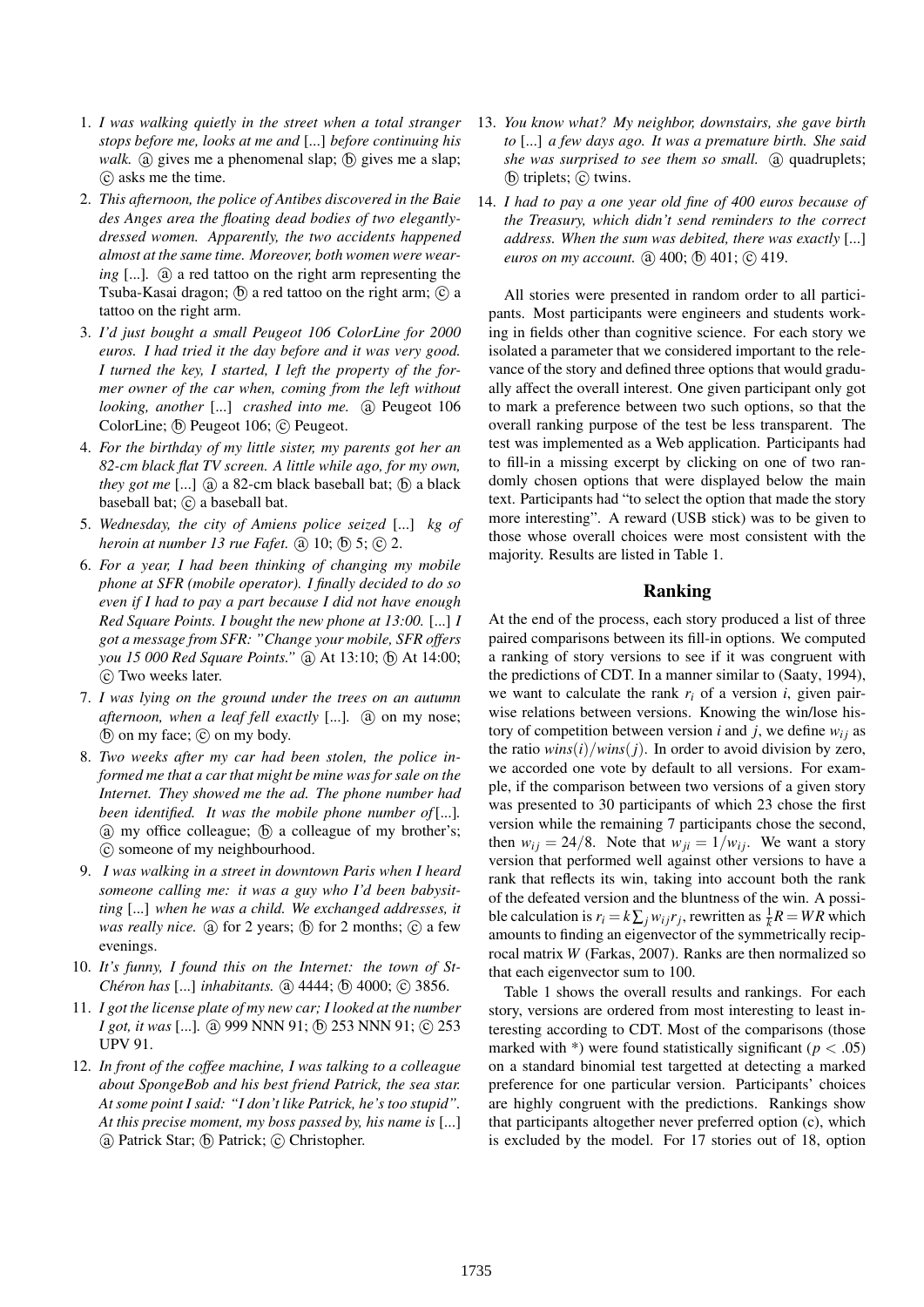| $\mathbf{1}$   | a-b<br>22/18<br>$b-c*$<br>25/4 | a 53           |    | $a-b^*$<br>35/1  | a 92             |
|----------------|--------------------------------|----------------|----|------------------|------------------|
|                |                                |                | 10 |                  |                  |
|                |                                | $b$ 41         |    | $b-c*$<br>21/11  | b <sub>4</sub>   |
|                | $a-c^*$<br>27/3                | c 6            |    | 30/2<br>$a-c$ *  | c <sub>3</sub>   |
|                | 17/14<br>a-b                   | a 40           | 11 | $a-b^*$<br>28/5  | a 76             |
| $\overline{2}$ | 34/5<br>$b-c*$                 | b49            |    | 22/11<br>$b-c^*$ | b <sub>15</sub>  |
|                | $a-c$ *<br>23/9                | c 11           |    | $a-c$ *<br>30/4  | c <sub>9</sub>   |
|                | $a-b*$<br>24/8                 | a 61           |    | 18/16<br>a-b     | a 52             |
| 3              | $b-c*$<br>32/4                 | b 32           | 12 | 29/4<br>$b-c^*$  | b <sub>43</sub>  |
|                | $a-c^*$<br>28/5                | c <sub>7</sub> |    | $a-c$ *<br>31/3  | c <sub>5</sub>   |
|                | 18/16<br>a-b                   | a 38           |    | $a-b^*$<br>24/11 | a 56             |
| 4              | $b-c*$<br>22/11                | b 39           | 13 | 21/12<br>b-c     | b27              |
|                | $a-c$ *<br>20/14               | c 23           |    | 25/8<br>$a-c^*$  | c 17             |
|                | $a-b^*$<br>28/13               | a 54           | 14 | 13/20<br>a-b     | a 33             |
| 5              | 20/11<br>$b-c$                 | <b>b</b> 28    |    | 29/5<br>$b-c*$   | b <sub>56</sub>  |
|                | $a-c$ *<br>21/8                | c 18           |    | $a-c$ *<br>24/9  | c 11             |
|                | $a-b^*$<br>29/4                | a 79           |    | $a-b^*$<br>24/9  | a 56             |
| 6              | $b-c*$<br>28/6                 | b 16           | 15 | $b-c*$<br>28/6   | b 33             |
|                | $a-c$ *<br>31/3                | c <sub>5</sub> |    | $a-c$ *<br>26/8  | c 11             |
|                | $a-b*$<br>26/4                 | a 68           | 16 | $a-b^*$<br>30/7  | $a\overline{70}$ |
| 7              | $b-c*$<br>36/4                 | b25            |    | 17/15<br>b-c     | b <sub>16</sub>  |
|                | $a-c*$<br>24/6                 | c <sub>7</sub> |    | 25/5<br>$a-c^*$  | c 14             |
|                | $a-b*$<br>25/6                 | a 65           |    | $a-b^*$<br>31/12 | a 60             |
| 8              | $b-c*$<br>24/10                | b 22           | 17 | $b-c*$<br>21/8   | b 28             |
|                | $a-c*$<br>26/7                 | c 13           |    | $a-c$ *<br>24/6  | c 12             |
|                | $a-b*$<br>25/11                | a 58           |    | $a-b^*$<br>32/5  | a 66             |
| 9              | 20/12<br>b-c                   | b26            | 18 | $b-c^*$<br>30/1  | b <sub>31</sub>  |
|                | $a-c*$<br>25/7                 | c 16           |    | $a-c^*$<br>28/4  | c <sub>3</sub>   |

Table 1: Comparison between paired options and the resulting option rankings for each story

(a), which is the most congruent with the model, is significantly ranked best. In only one story, option (b) tended to be preferred to option (a) (see discussion).

#### Analysis

Stories are meant to test various parameters that influence interest: coincidences (stories 2, 3, 4, 12), quantitative deviation (5, 13), qualitative deviation (1), temporal (6, 17), spatial (7) and conceptual (8, 15, 16, 14) proximity, fortuitous encounters (9) and structure (10, 11). Though probabilitybased theories provide approximations for quantitative deviation and proximity (Dessalles 2008b), no current theory can account for all of these influences. CDT makes predictions in each case, and they turn out to be generally confirmed by our test.

#### Coincidences

CDT predicts analogies to be interesting because the "world machine" must generate the two terms of the coincidence separately, whereas the "observation machine" can use one situation to describe the other (Dessalles, 2008a). Unexpectedness amounts to  $U(s_1|s_2) = C_w(s_1) + C_w(s_2) - C(s_1) - C(s_2|s_1)$ . If  $s_1$ , alone, is not unexpected, then  $C_w(s_1) = C(s_1)$ , and:

$$
U=C_w(s_2)-C(s_2|s_1)
$$

Stories 2, 3 and 12 in the corpus involved a coincidence(story 4 was also intended to present a coincidence, but see discussion). Participants were highly sensitive to it, as they very significantly rejected option (c) in each case. For instance, in story 3, there is an accident between two nearly identical cars. Participants preferred the second car to be of the same series as the first one (Peugeot/106/ColorLine) over it being merely of the same type (Peugeot/106), and they preferred the latter over of the second car being of the same make (Peugeot).

These preferences are consistent with CDT. To compute  $C_w(s_2)$ , we may consider that the "world machine" had to "choose" among *N* cars to pick the one involved in the accident. We thus have  $C_w(s_2) = \log_2 N$ . The computation of  $C(s_2|s_1)$  can use the common feature *f*, which is available with no complexity from  $s<sub>1</sub>$ . If the number of cars with feature *f* is  $n_f$ , then one needs  $\log_2 n_f$  bits to discriminate the actual car. Unexpectedness thus amounts to:

$$
U(s_1 \& s_2) = \log_2 N - \log_2 n_f
$$

The prediction is that the most specific common feature *f* will be considered most interesting. This is indeed what we observed.

# Quantitative Deviation

According to CDT, situations that are unique (or easy to single out) for a *simple* reason will be unexpected when they occur. Atypical situations are interesting because they are easy to single out. For instance, in story 5, participants highly significantly preferred option (a) (10 kilos of heroin) over option (b) (5 kilos), and strongly preferred the latter over (c) (2 kilos).

A situation *s* is considered atypical if it departs from a typical reference  $r$  by  $k$  standard deviations along feature  $f$ . If the "world machine" is considered equivalent to a lottery, then  $C_w(s|r) = \log_2 N$ , where *N* is the number of situations corresponding to *r*. The complexity involved in describing *s* using *r* and *f* is at most:  $C(s) = C(r) + C(f|r) + C(s|r \& f)$ . We will suppose that  $C(f|r) = C(f)$ . To compute  $C(s|r \& f)$ , one may rank situations in *r* by values of *f* with negligible complexity (note that complexity refers to the size of algorithms, not to their execution time). If *s* is extreme, it will appear among the firsts in this ranking. At any rate, feature *f* distinguishes a smaller number of situations  $n_f$  inside the total *N*. We may then write  $C(s|r\&f) = \log_2 n_f = \log_2 pN$ , with  $p = n_f/N$ . If  $A = -\log_2 p$  is an expression of the atypicality of *s*, then  $C(s|r\&f) = \log_2 N - A(k)$ , where function *A* only depends on the statistical distribution of  $r$  along  $f$ . For a Laplace-Gauss distribution,  $A(k) \sim k^2$ . If *r* is not unexpected, we eventually  $get<sup>2</sup>$ :

<sup>2</sup>See details on www.unexpectedness.eu/Fish.html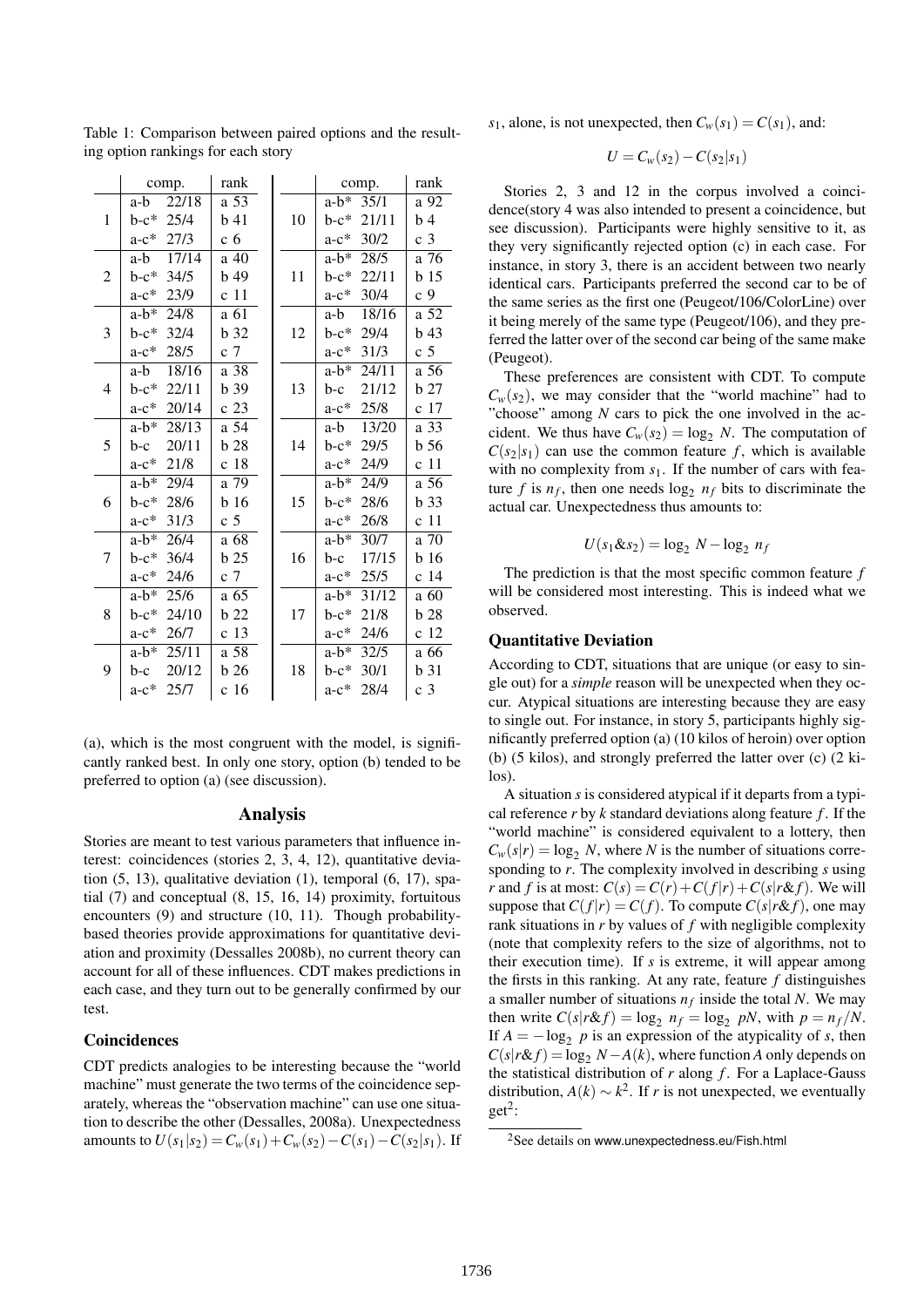$$
U(s) \approx A(k) - C(f)
$$

If participants perceive the two options proposed to them in story 5 as involving different values of  $k$ , the prediction is that they will opt for the larger one. Our results clearly support this prediction.

#### Qualitative Deviation

Some events happen, though they were previously thought to be nearly impossible. This property merely means that the complexity  $C_w(s)$  required to generate such an event *s* is large. It amounts to  $C(H)$ , where *H* is the simplest causal scenario that explains *s* given the workings of the known world (see discussion). According to CDT, unexpectedness is  $U(s)$  =  $C(H) - C(s)$ .

For instance, in story 1, explaining why someone asked the time (option (c)) may be as simple as "because he forgot his watch", whereas an explanation of an unmotivated slap would require quite a bigger scenario, and consequently a much larger  $C(H)$ . On the other hand, complexity  $C(s)$  may be computed through a reference frame *r* and a feature *f* of *s*, as previously:  $C(s) = C(r) + C(f) + C(s|r \& f)$ . In story 1, *r* corresponds to a typical scene in the street. For options (a) and (b), *f* corresponds to the fact of being slapped by a stranger. If such a description can be regarded as capturing a unique situation, then  $C(s|r \& f) = 0$ . Unexpectedness therefore amounts to:

$$
U(s) = C(H) - C(r) - C(f)
$$

For option (c) (asking the time),  $C(s|r \& f)$  has a significant value, since scenes featuring one person asking the time in the street are numerous and thus difficult to discriminate. Unexpectedness will thus be high in options (a) and (b) and close to zero in (c).

Experiment with story 1 confirms the prediction. Note that option (a) (phenomenal slap) and (b) (slap) are not significantly distinguished in participants' preferences. This is consistent with the fact that the two corresponding causal scenarios are of similar complexity.

#### **Proximity**

Mentioning a reference point (spatial, temporal, social or other) makes things that happened in its proximity worth telling. Proximity can be thought of as a relaxation of coincidence. In coincidences,  $C(s_2|s_1)$  is lowered by identical features shared by *s*<sup>1</sup> and *s*2. Proximity effects also diminish the amount of information needed to define  $s_2$  from  $s_1$ , by using the latter as a reference point from which it is easy to locate *s*<sub>2</sub>. CDT thus predicts that events happening closer to each other than usual will add to the interest.

Seven stories in our experiment involve proximity effects. In story 6, promotional offers by the mobile phone operator are expected to occur, say, once every two months. The "world machine" requires  $C_w(t_2) = \log_2 86400 = 16.4$  bits to locate the specific minute  $t_2$  when the offer arrives. For the "observation machine", however, the complexity of  $t_2$  is only  $C(t_2|t_1) = \log_2 10 = 3.3$  bits, as it can use the moment *t*<sup>1</sup> when the mobile has been bought as reference point. This contrast contributes 13 bits to unexpectedness (note that the value would be the same with a different time resolution).

More generally, if the event is expected to occur with time density *D* and is observed at temporal distance *d*, then CDT predicts the contribution to unexpectedness to be<sup>3</sup>:

$$
U=-\log_2\ (Dd)
$$

In a two-dimensional space, a factor of 2 must be included. In story 6, the three options are unexpected by 13 bits, 10.5 bits and 2 bits respectively. Participants' preferences strongly confirm this effect, as (a) was favored over (b) (29/4) and over (c)  $(31/3)$ , and (b) was favored over (c)  $(28/6)$ . Story 7 shows a similar confirmation pattern, this time in space.

Story 8 illustrates the role of social proximity. Unexpectedness here relies on the fact that the thief happens to be simpler than expected. The generic unknown person *P* has a complexity  $C_w(P)$  that we might estimate by the logarithm log<sub>2</sub> N of the population in the region that the subject takes as reference, probably the city. If *P* happens to be someone living in a neighborhood of size *n*, then the contribution to unexpectedness is  $U = \log_2 N - \log_2 n - C(d)$ , where *d* is the concept of neighborhood. This extensional computation represents a last resort, as a computation through the graph of acquaintances often provides a smaller value for*C*(*P*). In this case, the complexity of a node is the minimum information needed to reach the node of *P*. In story 8, the expression "my colleague" suggests that the complexity of *P* is zero once the concept of colleague is installed, as *P* comes first in the list. Results unambiguously confirm the prediction: option (a) (my colleague) is significantly preferred to (b) (a colleague of my brother), and both (a) and (b) are preferred to (c) (someone living in my neighborhood).

# Fortuitous Encounters

Fortuitous encounters make good conversational stories. The unexpectedness they produce can be written as  $C(l) - C(P)$ , where *l* is the location of the encounter and *P* the person met (Dessalles, 2008a).

The options of story 9 vary  $C(P)$  by changing the duration of the former acquaintance with *P*: two years (a), two months (b) and a few days (c). A longer period of acquaintance puts *P* higher in rank in the list of people that one knows personally.  $C(P)$  may be assessed by the logarithm of the rank in that list. Answers to story 9 confirm the prediction. Note that the preference of (b) over (c) is weak, which may be explained by the fact the two options do not change the acquaintance with *P* significantly.

#### **Structure**

One of the most immediate predictions of CDT is that the occurrence of remarkable structures will increase interest. The

<sup>&</sup>lt;sup>3</sup>See details on www.unexpectedness.eu/NextDoor.html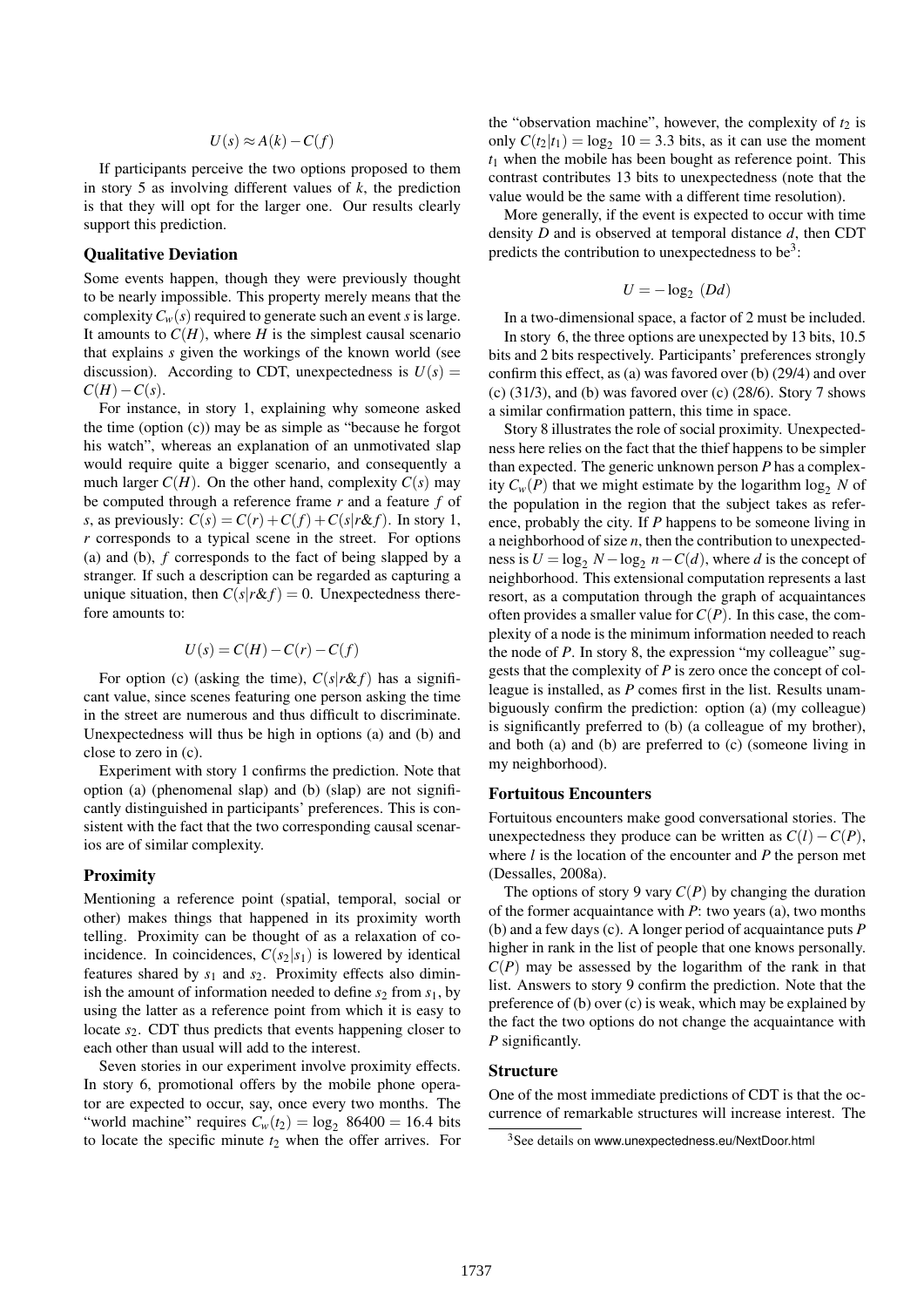"world" requires the same efforts to generate a typical, unremarkable structure  $s_r$  and the actual one:  $C_w(s) = C(s_r)$ . But remarkable structures are simple and thus unexpected:

$$
U(s) = C(s_r) - C(s)
$$

Stories 10 and 11 in our corpus involved simple structures. In story 10 (a), number 4444 saves three instantiations, as the digit 4 is merely copied. Unexpectedness is then  $U_a$  =  $3 \times \log_2 10 = 10$  bits. In option (b) unexpectedness, for the same reason, amounts at least to  $U_b = 6.6$  bits, whereas it is zero for option (c). Similar computations for story 11 give  $U_a = 16$ ,  $U_b = 9.4$  and  $U_c = 0$  bits. Results confirm these predictions. In both stories, the simplest structure (a) was strongly preferred to (b) and (c). Option (b) was preferred to (c), though less significantly.

# **Discussion**

Most outcomes of the experiment described in this paper are in full accordance with the predictions of CDT. There are a few discrepancies, though, that will be discussed below. Before, we must address the recurrent question of whether complexity can be measured.

# Measuring Complexity

A common claim, easy to prove, is that Kolmogorov complexity is not computable. We avoid this difficulty by considering two restrictions. First, we define complexity as the length of the most concise description currently available, and not as the objective minimum. This may lead to an underestimate of unexpectedness and explain why some subjects may fail to capture the interest that other subjects find in a story.

Our second restriction is that cognitive complexity is computed on a specific machine, the "cognitive machine", *i.e.* the cognitive tools considered available to humans. This presupposes that the cognitive model we use be made explicit in each case. In the examples previously commented on, most computations were made using minimal assumptions about cognitive abilities. As we showed, the computation of cognitive complexity is perfectly tractable in most cases. Three aspects of complexity are, however, external to the model: conceptual complexity, structural complexity and causal complexity.

*Conceptual complexity* is needed when prototypes and features, noted *r* and *f* in our examples, are involved. Though we did not explore it yet, a way to assess  $C(r)$  or  $C(f)$  would be to use minimal path length in ontology graphs.

*Structural complexity* can be approximated using common compression programs, such as gzip, bzip2 (Cilibrasi & Vitanyi, 2005). For each option of story 11, we measured bzip2 output size (on input replicated 1000 times to compensate for compressor inadequacy for small strings). We got, in bytes: (a)  $64$ , (b)  $71$  and (c)  $73$ . If (c) is taken as the expected reference, we get in bits:  $U_a = 9, U_b = 2$ . Though these values are underestimates (compare to the values computed above

for the same story:  $U_a = 16$  and  $U_b = 9.4$ ), they preserve hierarchy and may be useful when complexity must be assessed by an automated system.

*Causal complexity*  $C_w(H)$  is equivalent to explanation parsimony (Feldman, 2004; Chaitin, 2004). The complexity of a causal scenario depends on the subject's capacity to imagine plausible causes through abduction. Generation complexity  $C_w(s)$  is then recursively computed from the generation complexity of these causes (2008b). Since modeling abduction is problematic when common sense is involved (Magnani, 2001), we are in search of an indirect method. A promising technique consists in using an information distance such as the normalized Google distance (NGD) (Cilibrasi & Vitányi, 2007). The Web offers the textual trace of countless nonunexpected events. Statistical co-occurrence of words in texts is thus expected to correlate negatively with the complexity  $C_w(s)$  of a situation *s* described using these words.

In story 1, the occurrence of a man slapping another in the street is supposed to be more difficult to generate than if the man merely asks the time. Using a straightforward application of the NGD formula, we calculated the distance (normalized between  $0$  and  $1$ ) from "street" to "slap"  $(0.74)$ ; it is significantly larger than the distance from "street" to "ask" (0.15). By comparison, "street" is close to "building" (0.08) and far from an abstract concept like "configure" (0.84). These distances are claimed to offer reliable estimates of complexity (Cilibrasi & Vitanyi, 2007), although some ef- ´ fort is still needed to render NGD-type calculations more robust across search engines and text corpora (Lindsey, Veksler, Grintsvayg, & Gray, 2007) and less dependent on word morphology.

#### Prediction Accuracy

Most judgments on the test stories are in accordance with predictions of the CDT. Some results are, however, somewhat surprising.

- Stories 12 and 2: there is no preference for the most specific common characteristics over the second most specific one. For instance, Peugeot/106/Colorline is not significantly preferred to Peugeot/106, contrary to what CDT predicts. Our explanation is that participants might have found the former too unrealistic to make a credible story. One participant's comment reads: "It's the second time I select something less interesting but more credible." Further investigation is needed to make this point clear.
- Story 4: the main point of the story is the contrast between presents; many participants apparently did not pay attention to coincidental characteristics (82 cm and black color), which turned out to be irrelevant to them.
- Story 14: this is the only real surprise of the experiment. Participants tended to prefer 401 to 400 Euros, while CDT predicts that the latter be simpler. A possible explanation is that 401 uses a frame/feature predicative representation (400 and 1) that makes it both simple and unique, whereas 400 refers to a generic round-number frame (as for 1001 nights *vs.* 1000 nights). We plan to test this hypothesis.